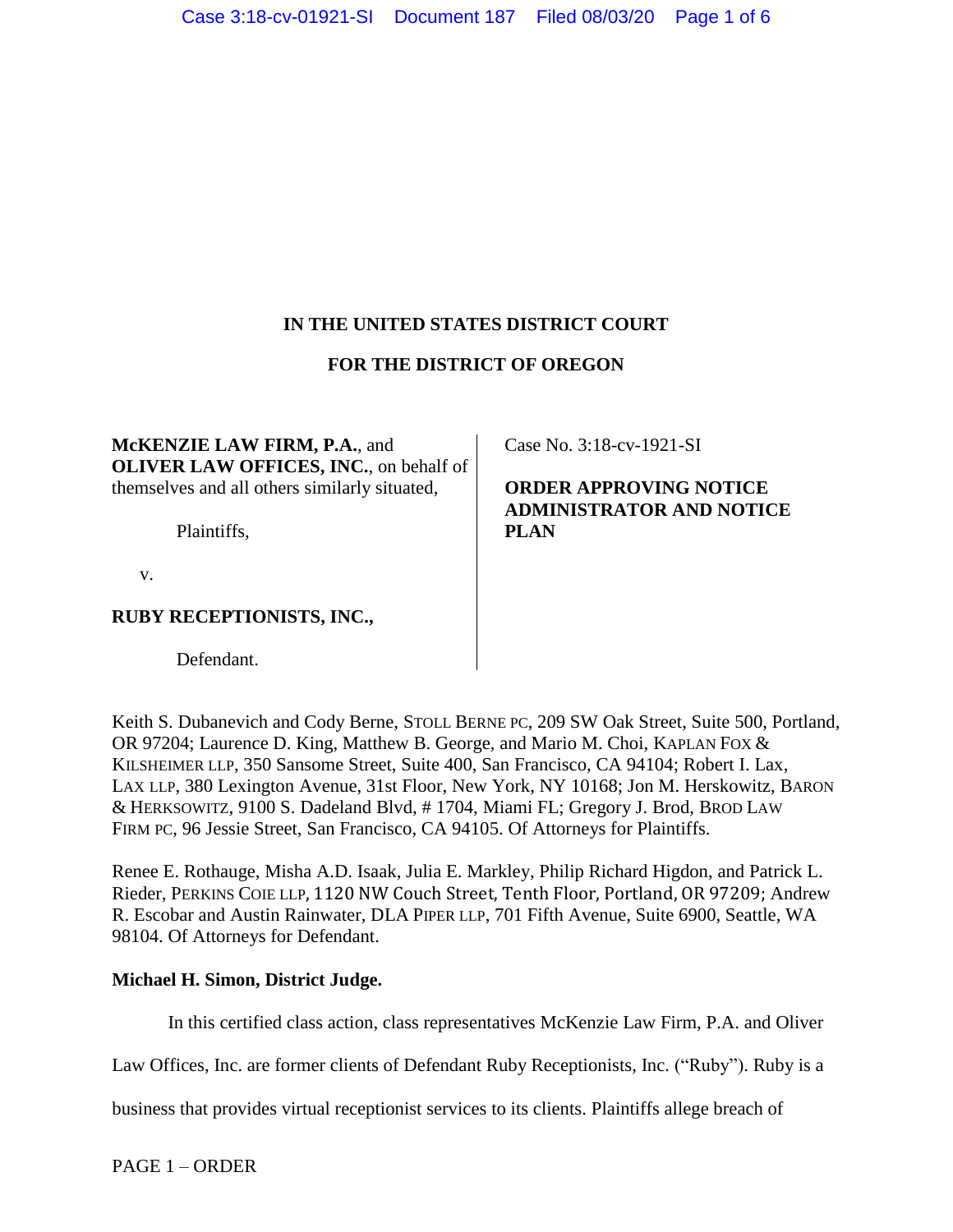### Case 3:18-cv-01921-SI Document 187 Filed 08/03/20 Page 2 of 6

contract, unjust enrichment, breach of the duty of good faith and fair dealing, and money had and received, all based on Ruby's allegedly misleading practices relating to the billing of "receptionist minutes." On April 24, 2020, the Court certified a class, under Rule 23(b)(3) of the Federal Rules of Civil Procedure, consisting of:

> All persons or entities in the United States who obtained receptionist services from Defendant Ruby Receptionists between November 2, 2012 and May 31, 2018, pursuant to its form Service Agreements.

By stipulation of the parties, the Court has set a bench trial to begin on January 5, 2021.

Before the Court is Plaintiffs' motion for approval of Notice Administrator and Notice Plan. The parties agree on all Notice Plan issues other than: (1) whether Ruby may send an electronic "reminder notice" to class members; and (2) under what circumstances, if any, Plaintiffs may employ publication notice, including issuing a press release or supplemental media effort. As previously explained to the parties, the Court will defer ruling the second issue until after more information has been obtained regarding the number of "undeliverable" emailed and mailed notices; until then, there shall be no press release or supplemental media effort. In addition, Ruby requests approval of a "script" to be used by Ruby if class members initiate contact with Ruby seeking additional information about this lawsuit. Plaintiffs oppose Ruby's proposed script. The Court addresses each issue in turn.

### **A. Reminder Notice**

Under the Notice Plan, the approved Notice Company will develop and deploy an approved informational Notice Website at www.RubyReceptionistsLitigation.com on which the notices and other important Court documents will be posted. The Notice Website will include a webform that may be used by class members to opt out of the Class. It will also include a webform that may be used by class members to contact the Class Administrator to request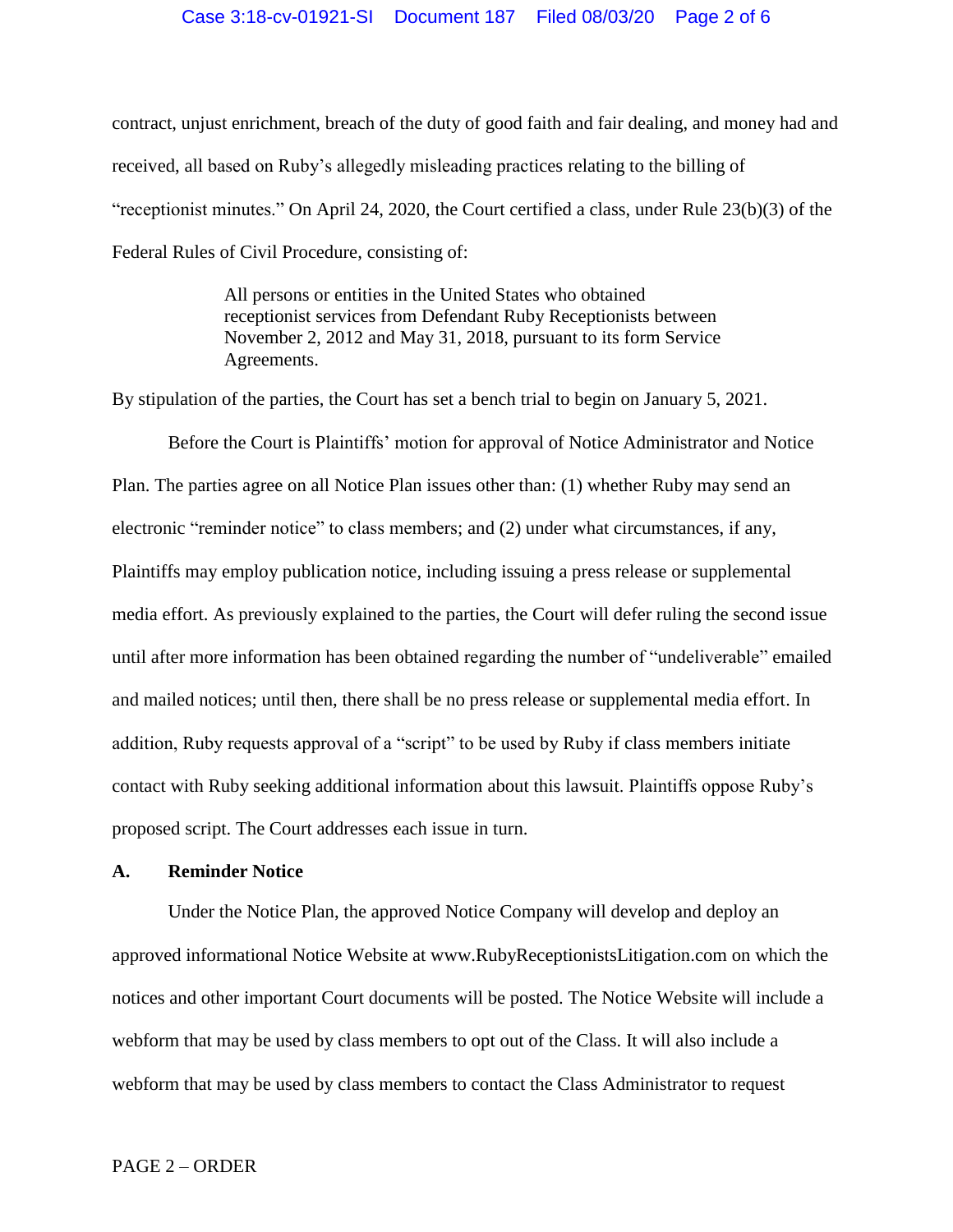### Case 3:18-cv-01921-SI Document 187 Filed 08/03/20 Page 3 of 6

updates on the litigation. The Notice Company will establish a dedicated email address to receive requests from class members to opt out of the Class. The Notice Company also will establish and maintain a 24-hour, toll-free telephone line for callers to obtain information about the litigation through a recorded message, request that documents be sent to them by mail or email, or leave a message with questions.

Further, the Notice Company will email an approved summary notice ("Email Notice") to all known class members identified through Ruby's records ("Ruby's List") where email contact information is available and deliverable. The Email Notice will be formatted in a manner so that it is viewable in most email platforms. The Email Notice will include links and related instructions for opting out of the Class.

The Notice Company also will mail to all known class members identified on Ruby's List, other than those with an available and deliverable email address, an approved Notice of Pendency of Class Action ("Long Form Notice"), which includes appropriate instructions for requesting exclusion from the Class. The Long Form Notice will be mailed in an envelope with a message on the front of the envelope identifying that the mailing is court-ordered and encouraging class members to open and read the Notice.

Ruby expresses concern that email notice is less likely to be received and read than a paper notice sent by mail. As Ruby notes, emails are often screened by spam filters and, even when not screened, emails sent from unknown senders or that appear to be "junk mail" are commonly deleted before reading. If that occurs, the unread email would not be returned to the Notice Company as "undeliverable," and the affected class members would not be sent a Long Form Notice by mail. Ruby's concern is reasonable. *See In re Uber FCRA Litig.*, 2017 WL 2806698, at  $*9$  (N.D. Cal. June 29, 2017) (expressing concern whether email notice is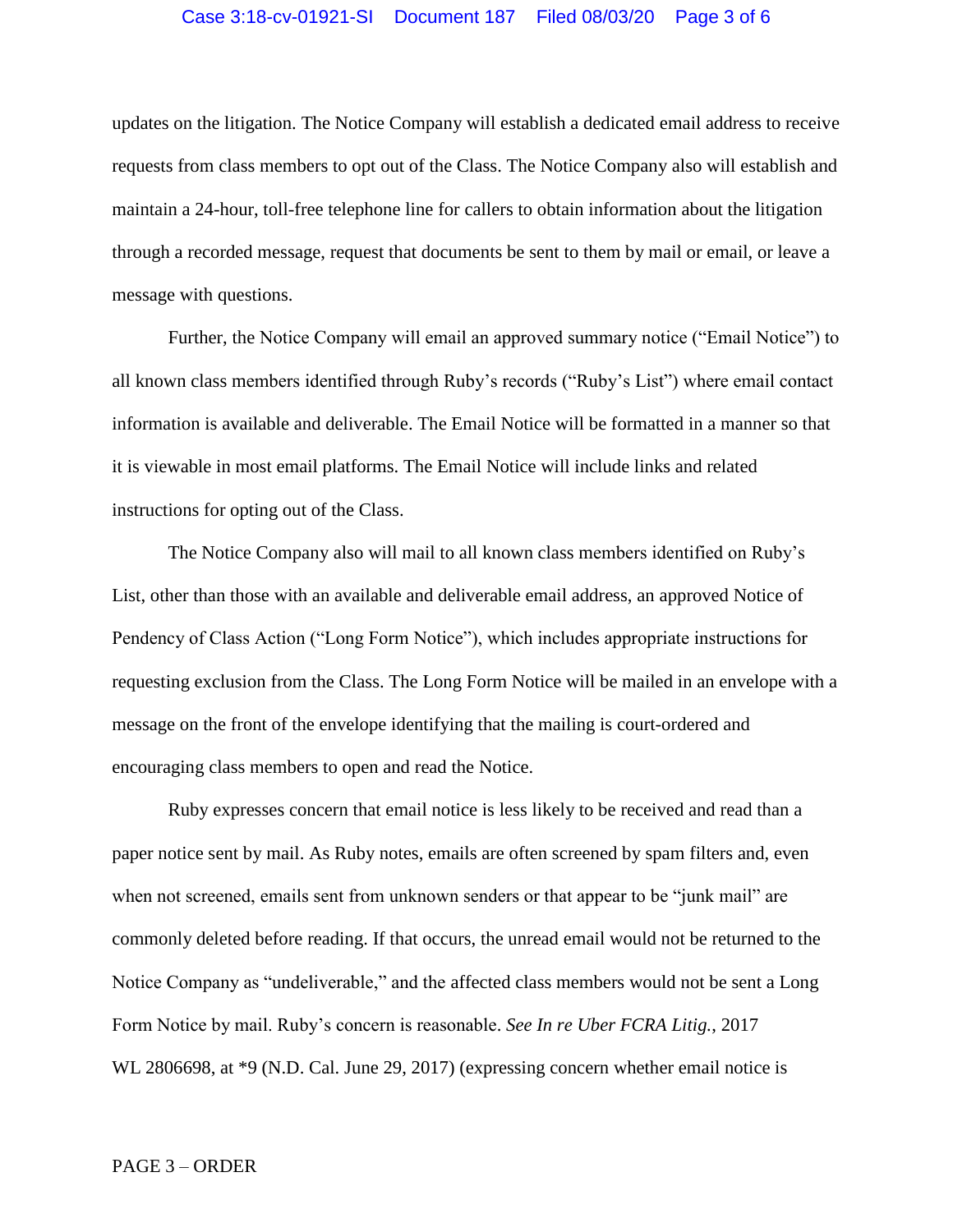effective when it can be screened by spam filters); *Pokorny v. Quixtar Inc*., 2011 WL 2912864,

at \*3 (N.D. Cal. July 20, 2011) ("In this era of spam-filters and mass email advertising, the Court is concerned that email notice alone may be insufficient to draw the attention of class members."); *see also Roes, 1-2 v. SFBSC Management, LLC*, 944 F.3d 1035, 1045-48 (9th Cir. 2019) (noting that in an opt-in FLSA class settlement with a low claims rate and reversionary settlement terms, the notice plan employed did not adequately provide the constitutionally required due process).

To remedy this problem, Ruby's proposes sending a "reminder notice" from Ruby by email one or two days after the Email Notice is sent by the Notice Company. Ruby specifically suggests that the supplemental email begin with the following message and include the entire Email Notice:

> Yesterday, you received an email about a class action lawsuit that has been filed against Ruby Receptionists (see below). The email contains important information about your rights, including how to exclude yourself from the case if you wish. Please read it. You can also go to www.RubyReceptionistsLitigation.com to learn more about the lawsuit.

ECF 176 at 7-8 of 11.

Plaintiffs assert that this text is not neutral because it suggests how one may opt out of this class action lawsuit but not remain in it. With a slight modification to the proposed supplemental text, the Court approves Ruby's proposed reminder notice. The supplemental email, which must include the entire Email Notice, shall begin as follows:

> Yesterday, you received an email about a class action lawsuit that has been filed against Ruby Receptionists (see below). The email contains important information about your rights, including a choice that you may wish to make now. Your options are explained in the notice below. To ask to be excluded from this class action lawsuit, you must act before **Month 00, 2020**. To be included, you don't need to do anything. Please read the following notice. You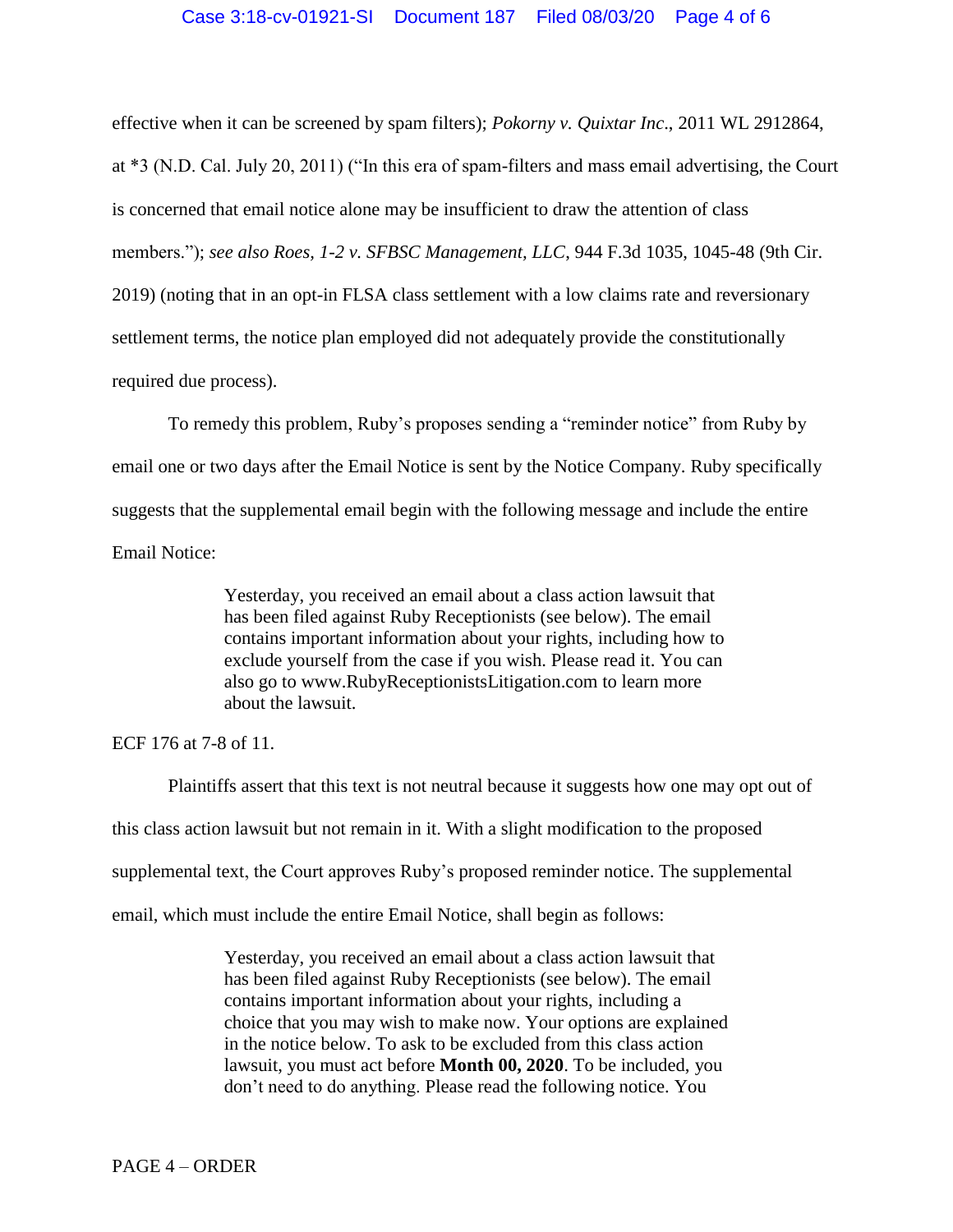can also go to www.RubyReceptionistsLitigation.com to learn more about the lawsuit.

With this amendment, the Court approves Ruby's proposed "reminder notice."

# **B. Ruby's Scripted Response to Class Member Inquiries**

Ruby states that it may receive incoming communications from class members with

questions about the lawsuit. Ruby requests permission to respond with the following script:

A class action lawsuit has been filed against Ruby Receptionists. You should have received an email with important information regarding the suit, including how to exclude yourself from the case should you prefer. Under the Judge's direction, we are unable to discuss the suit with those who may be affected, but you can learn more at www.RubyReceptionistsLitigation.com.

ECF 176 at 8-9 of 11.

With a slight modification to the proposed script, the Court approves Ruby's request.

Ruby shall not *initiate* any discussion with any class member about the lawsuit but may respond

to incoming questions from class members as follows:

A class action lawsuit has been filed against Ruby Receptionists. You should have received an email with important information regarding the suit, including a choice that you may wish to make now. Your options are explained in the notice. To ask to be excluded from this class action lawsuit, you must act before **Month 00, 2020**. To be included, you don't need to do anything. Under the Judge's direction, we are unable to discuss the suit with those who may be affected, but you can learn more at www.RubyReceptionistsLitigation.com.

# **CONCLUSION**

With the modifications described in this Order, the Court approves Plaintiffs' proposed

Notice Administrator and Notice Plan (ECF 174) as reasonably calculated to reach all interested

parties and inform absent class members of their rights. After the information becomes available,

the parties shall promptly file with the Court a status report indicating the number of Email